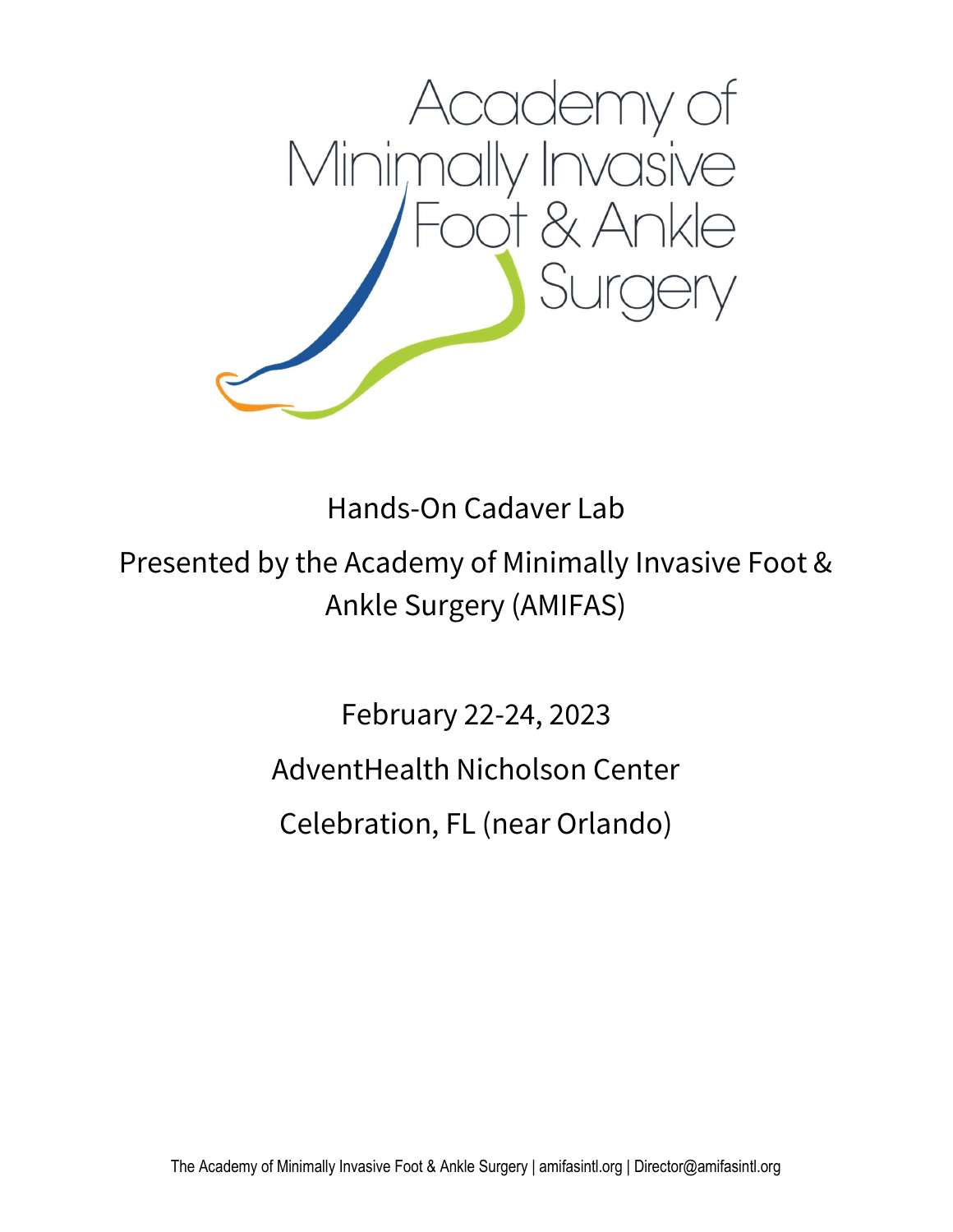The AMIFAS educational mission is to advance the art and science of podiatric medicine by providing quality clinical learning experiences to members and non-members, and shall include a variety of instructional sessions aimed at significantly enhancing patient care, treatment protocols, and practice efficiency. The program may include interactive educational learning methods and principles utilizing lectures, panel discussions, point-counterpoint, case studies, questions and answer, handouts, audio-visual materials (including media or narrations), hands-on workshops and roundtable discussions with moderators to achieve a well-rounded venue of postgraduate instruction.

This seminar is designed for physicians including students and residents who desire to learn more about the benefits and techniques of minimally invasive surgery for the foot and ankle.

# Our specialized nature attracts hands-on physicians eager to learn and explore innovative products and services.

Our mailing address is: The Academy of Minimally Invasive Foot & Ankle Surgery c/o Dr. John Longobardo; AAA Family Foot Care Center 2764 Pleasant Road, #10928 Fort Mill, SC 29708

Phone: 800-479-4936 Email: director@amifasintl.org Website: www.amifasintl.org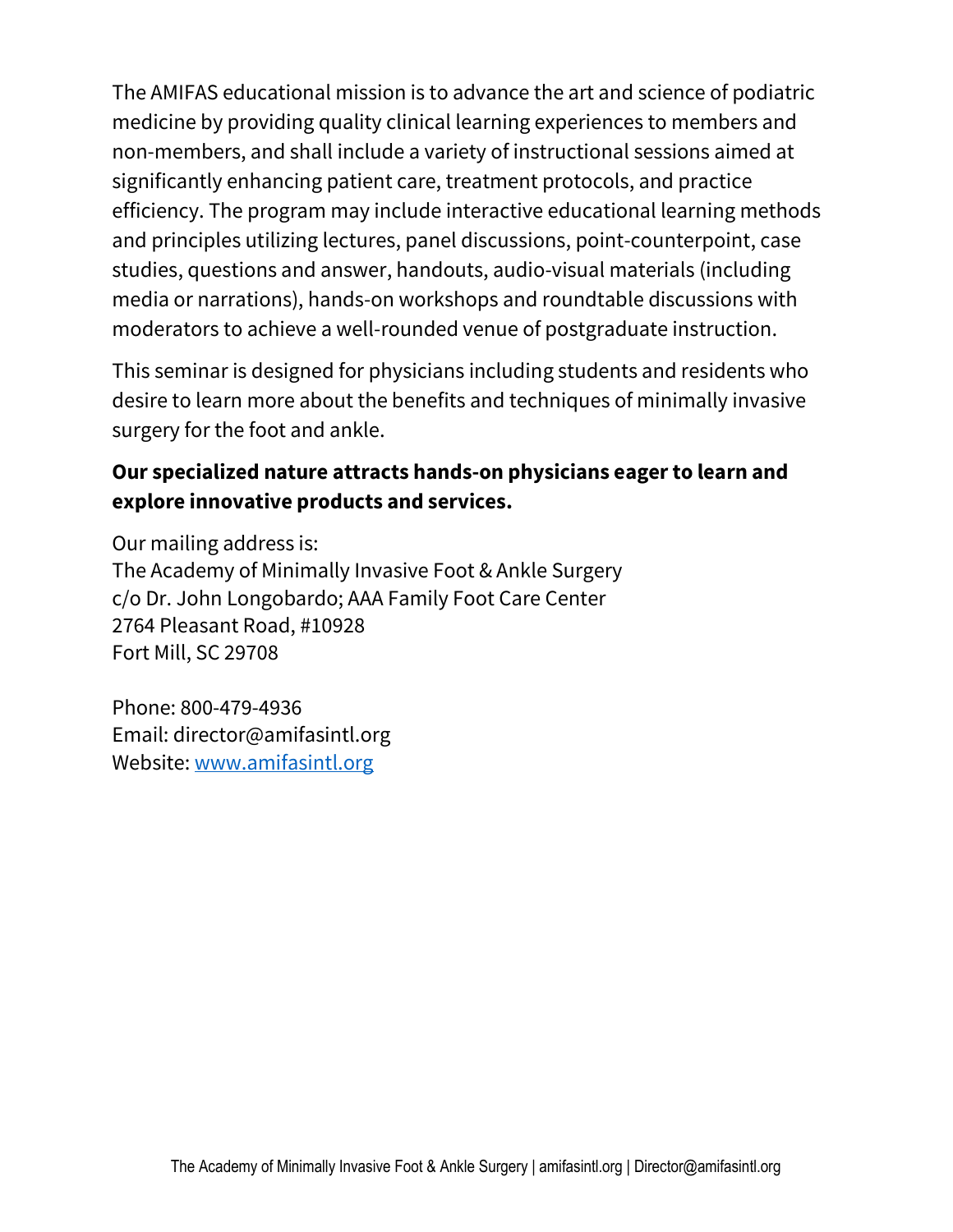# Location

AdventHealth Nicholson Center 404 Celebration Place Celebration, FL 34747

Access the Welcome Packet with more hotel and location information here: https://www.amifasintl.org/wp-content/uploads/2022/06/Nicholson-welcome-packetattendee-info.pdf

# Hotel

# Melia Orlando Celebration

www.Melia.com Phone: (845) 213-3607 Rates from \$138+ with a discounted resort fee of only \$14.00. Link to book with reduced rate: https://events.melia.com/en/events/melia-orlando-celebration/Academy-of-Minimally-Invasisve-Foot--- Ankle-Surgery--AMIFAS-.html

The cut-off date for reservations in the room block is December 30, 2022, or until the rooms are sold out.

### Exhibitor Information

### Space is limited – claim your space now!

Set-up: Tuesday, February 21, 2023 | 1:00PM – 4:00PM Exhibit: Wednesday, February 22, 2023 | 8:00AM -4:00PM Thursday, February 23, 2023 | 8:00AM – 4:00PM Friday, February 24, 2023 | 8:00AM – 1:00PM Breakdown: Friday, February 24, 2023 [after lunch]

All table locations will be assigned at the discretion of the Executive Seminar Coordinator or representative.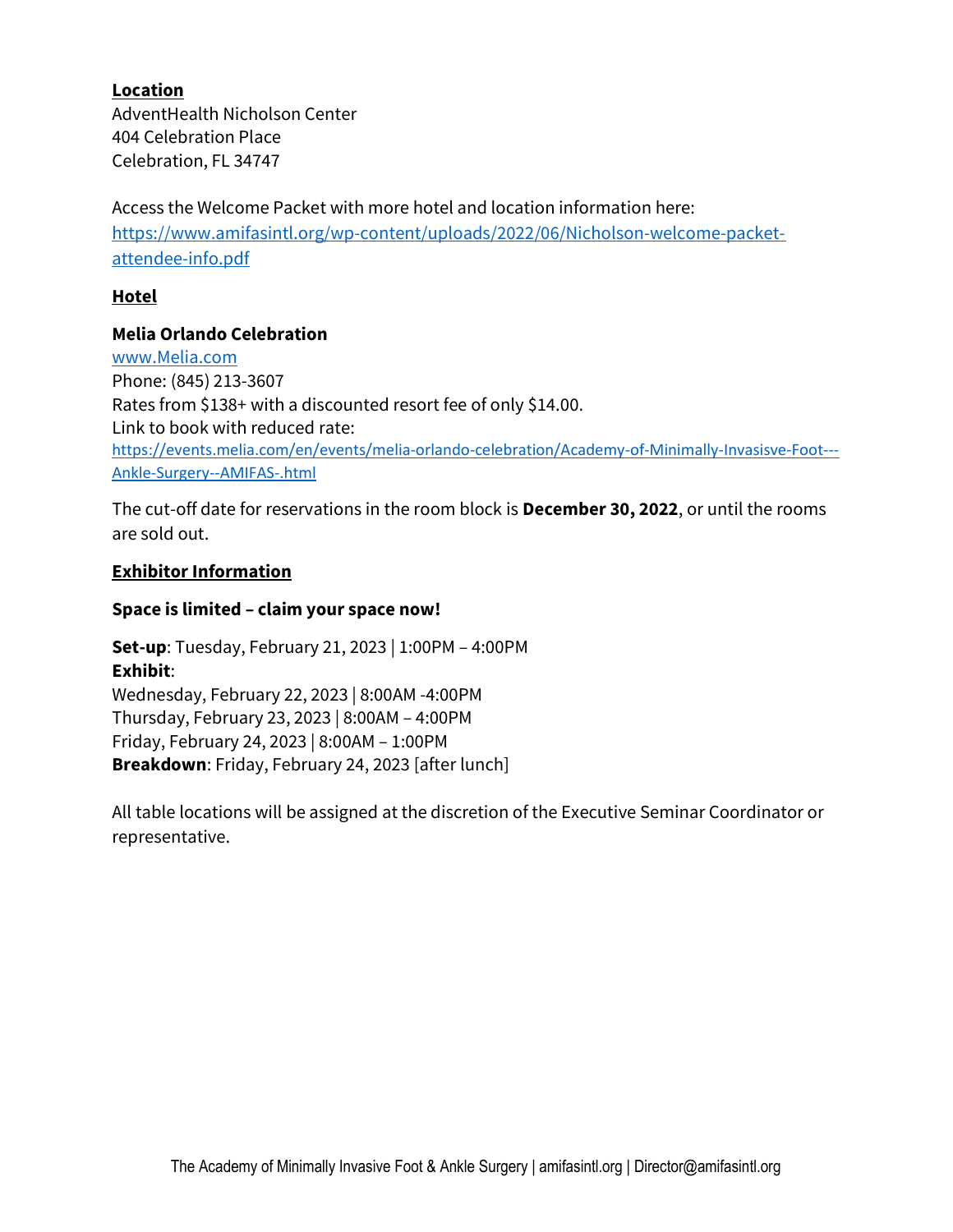# Exhibit and Sponsorship Opportunities

#### Standard Booth \$1,100

- $\checkmark$  Single, inline booth
- $\checkmark$  6' table
- $\checkmark$  2 chairs
- $\checkmark$  2 Exhibitor Badges
- $\checkmark$  Company listed in our printed program (Company name, contact name, phone number, email address, website, brief description [25 words])
- $\checkmark$  List of registered attendees (includes name, phone number, mailing address, email address when available). Note: attendees have the option to opt-out of promotional communications

Electricity available for \$50.00 (does not include extension cord or power supply/surge protector)

# Premier \$9,800\*\* – 3 available

- $\checkmark$  20 minute CPME compliant presentation to attendees
- $\checkmark$  Extend Your Exposure Includes option for a 30-60 minute commercial webinar later in the year, to be used by October 31, 2023.
- $\checkmark$  Includes upgrade to double booth in prime location
- $\checkmark$  Advertisement included in two pre-conference emails to our attendees and contact database
- $\checkmark$  Co-Op advertisement designed for your use to promote your company's participation (designed as 600x300 pixels and 400x400 pixels)
- $\checkmark$  Full page, full color advertisement in our printed program
- $\checkmark$  Logo added to your company listing in our printed program and website
- $\checkmark$  Listed as session sponsor for one day on event signage and in program
- $\checkmark$  Sponsorship acknowledgement in our printed program
- $\checkmark$  Sponsor ribbon on badges

\*educational grant; requires Commercial Support Form

#### Champion \$5,500\*\*

- $\checkmark$  Includes single booth in prime location upgrade
- $\checkmark$  Advertisement included in one pre-conference email to our attendees and contact database
- $\checkmark$  Co-Op advertisement designed for your use to promote your company's participation (designed as 600x300 pixels and 400x400 pixels)
- $\checkmark$  Half page, full color advertisement in our printed program
- $\checkmark$  Logo added to your company listing in our printed program and website
- $\checkmark$  Sponsorship acknowledgement in our printed program
- $\checkmark$  Sponsor ribbon on badges

# Supporter Sponsor \$3,200\*\*

- $\checkmark$  Includes single booth in prime location upgrade
- $\checkmark$  Quarter page, full color advertisement in our printed program
- $\checkmark$  Logo added to your company listing in our printed program and website
- $\checkmark$  Sponsorship acknowledgement in our printed program
- $\checkmark$  Sponsor ribbon on badges

\*\*includes the booth components listed above for Standard Booth.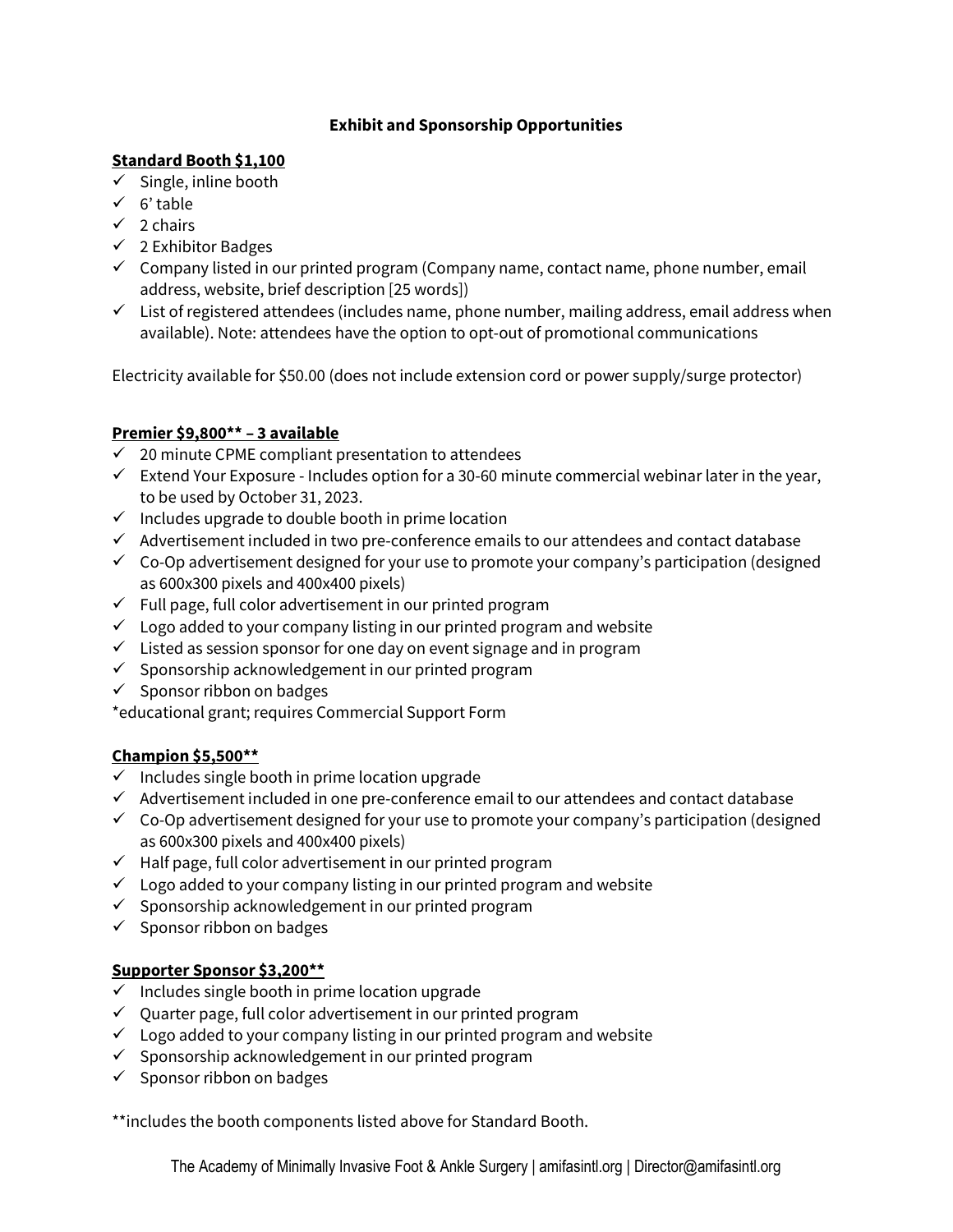# Meal and Speaking Opportunities

# Breakfast Sponsor \$3,100 – 2 available

20-minute presentation during breakfast. Select either Thursday or Friday (selection preference based on registration date).

Includes continental breakfast buffet served 7:00 am – 8:00 am.

Includes recognition on signage.

Sponsored session will be promoted in pre-seminar emails and on-site program.

Requires purchase of booth. See booth cost and inclusions listed above.

Sponsor provides speaker and is responsible for costs related to speaker's travel.

#### Lunch Sponsor \$5,200 – 4 available

20-minute presentation during lunch. Select either Thursday, or Friday (selection preference based on registration date).

Includes lunch buffet served 12:00 pm – 1:00 pm.

Includes recognition on signage.

Sponsored session will be promoted in pre-seminar emails and on-site program.

Requires purchase of booth. See booth cost and inclusions listed above.

Sponsor provides speaker and is responsible for costs related to speaker's travel.

### Morning or Afternoon Break Sponsor \$1,850 – 4 available

Break refreshments placed next to your booth. Select either Thursday or Friday, morning or afternoon (selection preference based on registration date).

Includes coffee break and light refreshments served during either the morning or afternoon break on Thursday or Friday.

Includes recognition on signage.

Requires purchase of booth. See booth cost and inclusions listed above.

#### Important Notes

Cost for sponsorship includes food for up to 100 people.

Session is shared among other sponsors.

Menu pre-selected by AMIFAS.

Sponsored meals and sessions will be unopposed and are designed to attract all attendees.

Sponsor is mutually responsible for effective marketing of their sponsored session.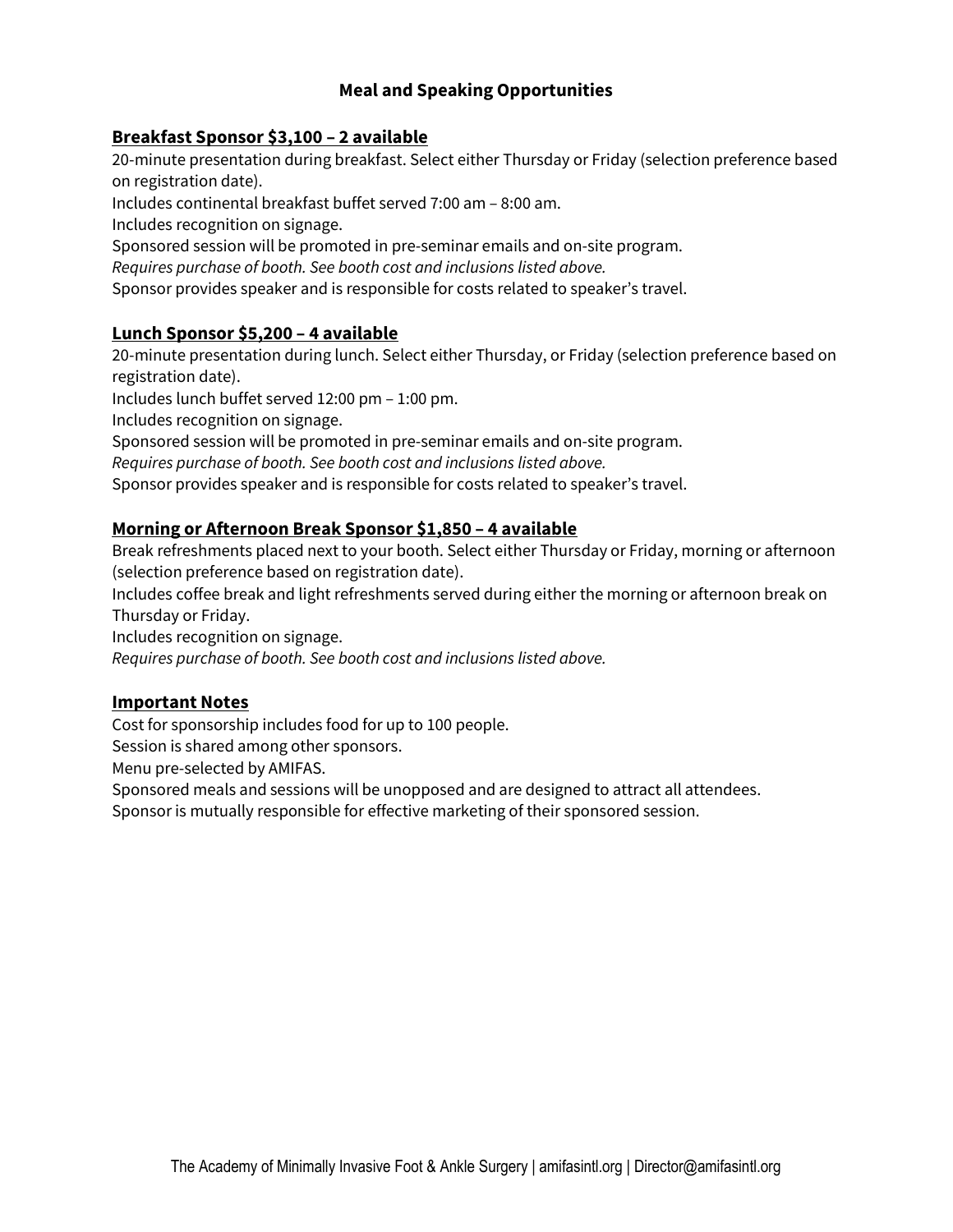#### Exposure Enhancements

Lanyards \$750 – One Available Ensure your brand is top of mind for our attendees throughout the conference with the use of branded lanyards. Our team will work with you to design the lanyard with a custom color and imprint.

Conference Bags \$1050 – One Available Attendees will thank you for providing the bag to carry around all their conference materials. Work with our team to design a bag that showcases your brand.

**Conference Bag Insert - \$350** Provide a marketing piece or small sample to be included in each attendee bag. Company must provide item and ship to conference to be included.

**Bingo/ Passport/Scavenger hunt - \$150** Participation in this event is one of the best ways to drive traffic directly to your booth. Each attendee will receive a game card in their program. Attendees must visit each participating exhibitor to receive a stamp on the passport. Upon completion, the attendee has a chance to win one of several high-value items.

**Shopping Spree Sponsor – \$325** Supporters of the crowd-pleasing Shopping Spree will be the only companies the winner can shop from using their winnings. Attendees will be entered to win the Shopping Spree "pot" and will be able to spend all or a portion of their winnings at the seminar and up to two weeks after the seminar, with only the participating Shopping Spree Sponsors. Total winnings will depend on total number of Sponsors.

Exclusive eblast featuring your company to our contact database - \$425 Broadcast your custom message to our contact database via email. Work with us to design a message and include up to 3 images plus your logo, up to 750 words, up to 3 embedded links, and 1 video (must be available on YouTube).

Invitation Mailer \$1,800 - Two Available Advertise on our mailed invitation to over 1,000 physicians. Deadline to participate: October 14, 2022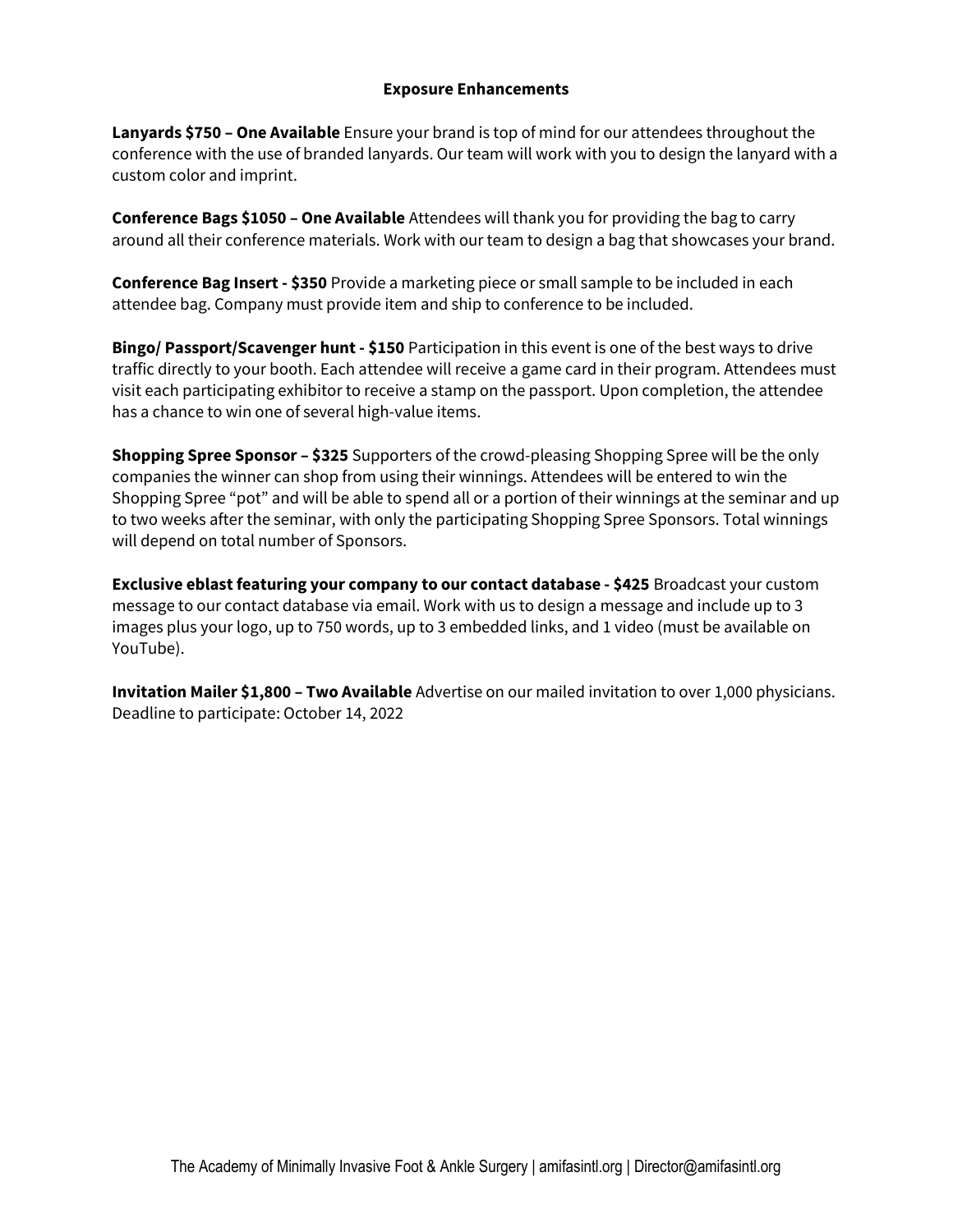# Exhibitor & Sponsorship Application

Deadline to Register January 13, 2023

| Please print or type:                                                        |
|------------------------------------------------------------------------------|
|                                                                              |
|                                                                              |
|                                                                              |
|                                                                              |
|                                                                              |
|                                                                              |
|                                                                              |
|                                                                              |
|                                                                              |
| Brief description of company product or service (max 25 words):              |
| Name for badge(s) (up to 2). Badges must be worn during the entire function. |
| Please select your level:                                                    |
| _____ Standard Booth Only \$1,100                                            |
| ____ Premier (includes booth) \$9,800                                        |
| _____ Champion (includes booth) \$5,500                                      |
| ____ Supporter (includes booth) \$3,200                                      |
| _____ Electricity ____ (number of tables for electricity) \$50 each          |

 $\pm$  Additional badges  $\frac{\mu}{2}$  (2 are included; additional badges are \$15.00 each)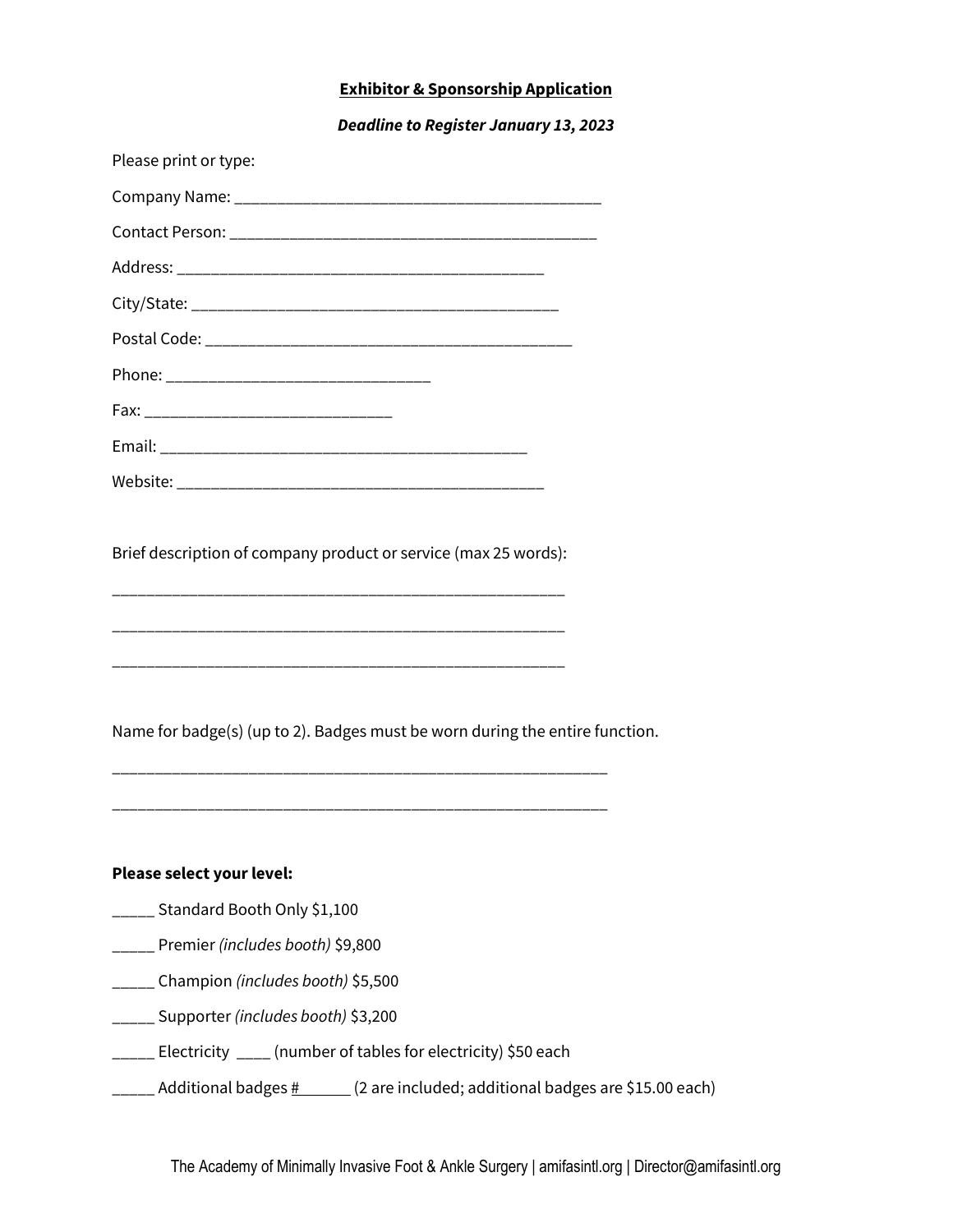| <b>Select your add-on Meal and Speaking Opportunities:</b>                                                                                                                            |
|---------------------------------------------------------------------------------------------------------------------------------------------------------------------------------------|
| _____ Breakfast, includes 20-minute presentation \$3,100 (2 available)                                                                                                                |
| _____ Lunch, includes 20-minute presentation \$5,200 (4 available)                                                                                                                    |
| $\frac{1}{2}$ Break \$1,850 (4 available)                                                                                                                                             |
| <b>Select your Exposure Enhancements:</b>                                                                                                                                             |
| _____ Lanyards \$750 – One Available                                                                                                                                                  |
| _____ Conference Bags \$1050 – One Available                                                                                                                                          |
| _____ Conference Bag Insert - \$350                                                                                                                                                   |
| _____ Bingo/ Passport/Scavenger hunt - \$150                                                                                                                                          |
| _____ Shopping Spree Sponsor - \$325                                                                                                                                                  |
| _____ Exclusive eblast featuring your company to our contact database - \$425                                                                                                         |
| _____ Invitation Mailer \$1,800 – Two Available                                                                                                                                       |
| To pay with credit card - PREFERRED:                                                                                                                                                  |
|                                                                                                                                                                                       |
|                                                                                                                                                                                       |
| CVV: _________________________                                                                                                                                                        |
|                                                                                                                                                                                       |
|                                                                                                                                                                                       |
|                                                                                                                                                                                       |
| To pay by check, make checks payable to: AMIFAS                                                                                                                                       |
| Check: _______________________ Amount Enclosed: _________________                                                                                                                     |
| Mail check to:<br>The Academy of Minimally Invasive Foot & Ankle Surgery<br>c/o Dr. John Longobardo; AAA Family Foot Care Center<br>2764 Pleasant Road, #10928<br>Fort Mill, SC 29708 |